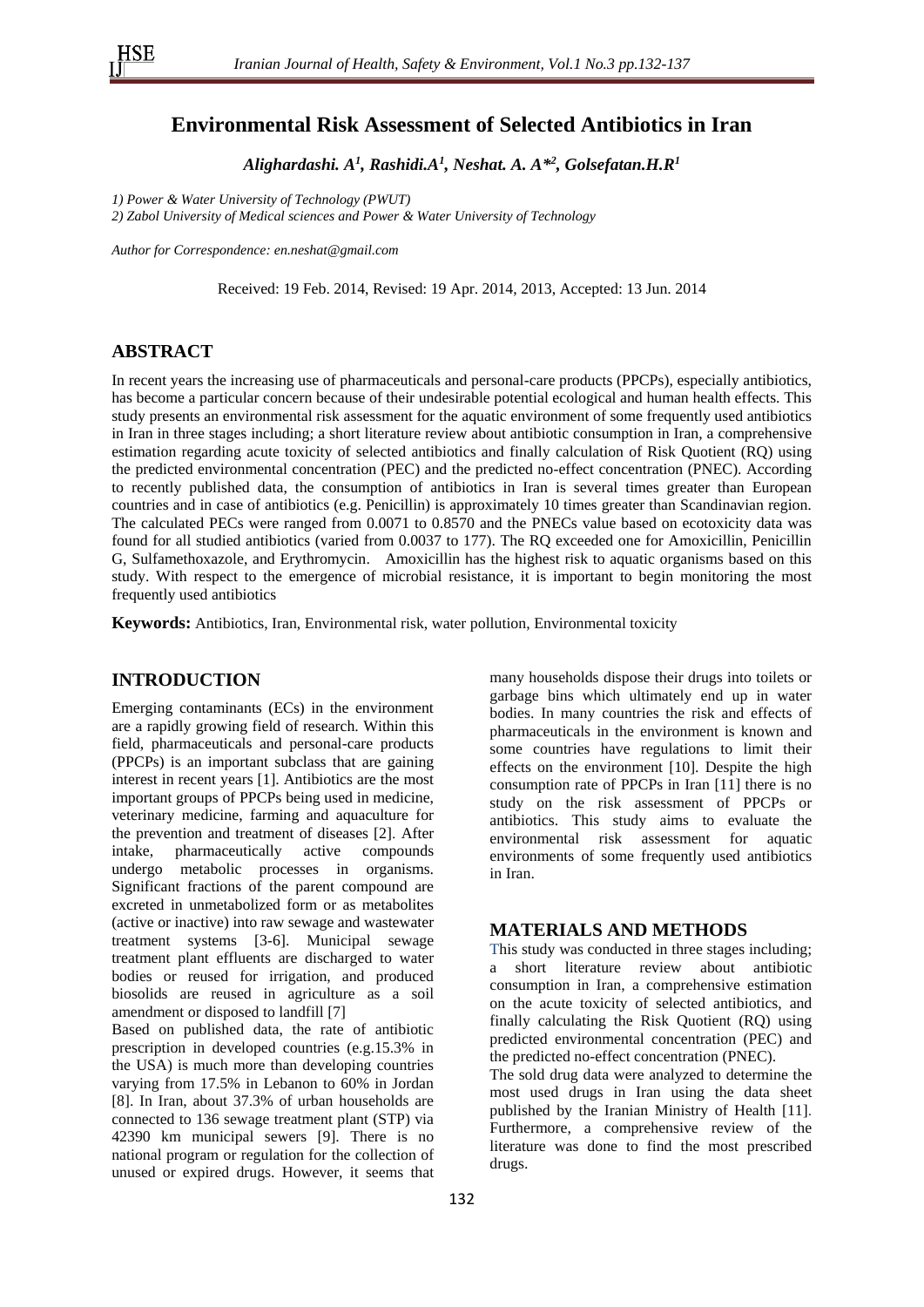The environmental risk assessment is based on the EU draft guideline document for medicinal products for human use [10], and an RQ was calculated between the PEC or measured environmental concentration (MEC) and the PNEC. The concentration of the active substance in the water ( $PEC_w$ ) was calculated as equation1. [10, 12, 13]:

$$
PEC_w = \frac{A \times (100 - R)}{365 \times P \times V \times D \times 100} \quad (1)
$$

Where, A is the amount used per year (kg/yr), R is the removal in percent (set to zero when information on biodegradation in the environment is missing or when worst-case conditions are assessed), P the number of inhabitants in Iran; 75000000 in 2011 [14], V the volume of wastewater per day per capita (0.165 m3) and D is the dilution factor in the environment (a default factor of 10 is used).

Acute toxicity data were made by the PNEC value from a short literature review as well as by using Structure Activity Relationships (SARs) predicted model ECOSAR (ECOWIN v1.11). To evaluate baseline toxicity for each antibiotic separately using the ECOSAR model, physicochemical properties of each antibiotic was evaluated from [Estimation Program](http://www.google.com/url?sa=t&rct=j&q=epi%20suite%20interface&source=web&cd=2&cad=rja&ved=0CDQQFjAB&url=http%3A%2F%2Fwww.epa.gov%2Fopptintr%2Fexposure%2Fpubs%2Fepisuite.htm&ei=3Io9UcyUCMW00QH_1ICACg&usg=AFQjCNFJ9qKJSuUQLr6VDzWcMklESrQ5cA&bvm=bv.43287494,d.dmQ) Interface (EPI) Suite software (USEPA) and then these values were imputed to ECOSAR model. Most SAR calculations in the ECOSAR Class Program are based upon the Octanol/water partition coefficient  $(K_{ow})$  and then to all other physicochemical parameters. The PNEC value was obtained by considering the lowest  $EC_{50}$  or  $LC_{50}$  [15]. The RO is an indicator for ecotoxicological risk and is a ratio between PEC and PNEC for each substance. In cases that RQ is greater than 1, ecotoxicological risk for the aquatic environment is expected. Otherwise, the values of RQ less than 1 indicate no ecotoxicological risk for the specific aquatic environment [16].

## **RESULTS**

### *Antibiotics consumption in Iran:*

Based on the research study, compared to three European countries (Denmark, Sweden, and Norway), the antibiotic consumption in Iran is several times higher (table 1) [17].

According to a published report about prescribed drugs in six large cities of Iran, the maximum and average number of prescribed drugs was 12.5 and 3.2 respectively, while the patients who took the antibiotics varied from 47-59% [18]. A study conducted in Iran showed that in the first 6 months of 2000 and 2005, the antibiotic consumption was 95.4 and 124 Defined Daily Dosis per 100 beds per day (DDD/100 bed-days) respectively [19]. Other studies also confirm that the antibiotic prescription rate is as high as 50 % (table 2).

**Table1:** Consumption of some antibiotics in Iran and three European countries (No./1000 habitation year) [17]

| <b>Pharmaceutical</b>            | Denmark | Sweden | <b>Norway</b> | Iran  |
|----------------------------------|---------|--------|---------------|-------|
| Penicillin                       | 7.3     |        | 7.5           | 76.25 |
| Cephalosporins                   | < 0.05  |        | 0.366         | 2.71  |
| Trimethoprim<br>Sulfamethoxazole | 0.8     | 0.9    | 1.45          | 8.95  |
| Aminoglicozide                   | < 0.05  | < 0.1  | 0.05          | 60    |

According to the Iranian Ministry of Health, the used active compound in terms of gram per capita and year ranged from 0.04-5.02 and the 7 primary used antibiotics in 2011 were consumed more than 10 tons per year (table 3).

### *Results of acute toxicity data*

For the selected antibiotics, acute toxicity data (i.e. PEC, PNEC and RQ values) were found with a very short comprehensive literature review. In some cases, these data were calculated using ECOSAR software (table 4). The toxicity of Amoxicillin, Penicillin G and Azithromycin were reported for just algae [24,25] and for cephalexin the test organism wasn't mentioned in the related paper. In another study, Clavulanic Acid acute toxicity was reported 13.3 without any appointment to test organism [26]. Jones et al (2002) reported acute toxicity of Penicillin V for Daphnia test [27]. ECOSAR software was used for calculating the toxicity of the other active compounds (i.e.<br>Trimethorim, Sulfamethoxazole and Sulfamethoxazole and Erythromycin) (table 4). As it was obvious, the maximum and minimum RQ were 232 and 0.00028 for Amoxicillin and 0.00028 for penicillin V, respectively.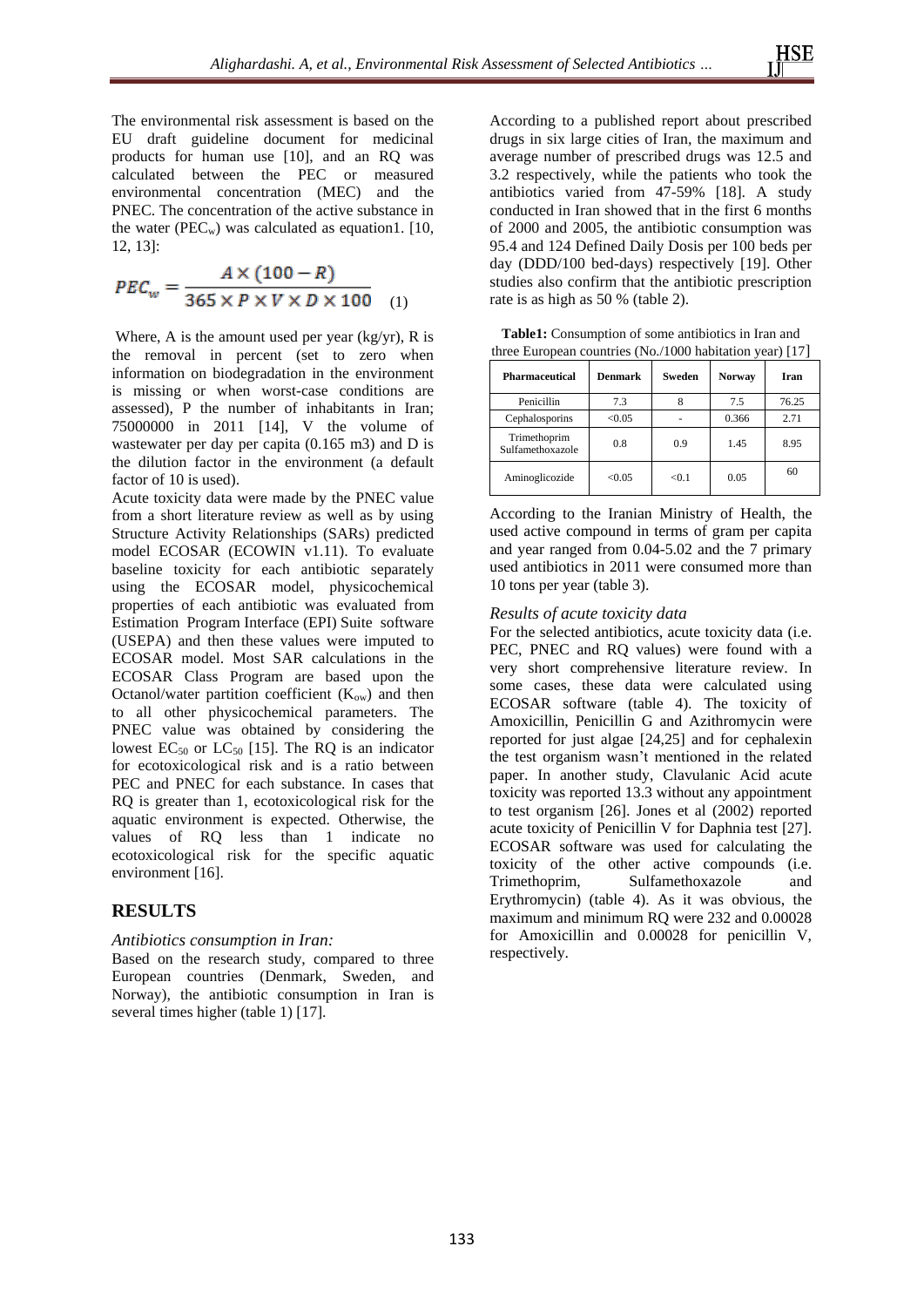| No of studied | <b>City / Province</b> | <b>Results</b>                                                                                                                                                                                                                                  | <b>Reference</b> |
|---------------|------------------------|-------------------------------------------------------------------------------------------------------------------------------------------------------------------------------------------------------------------------------------------------|------------------|
| prescriptions |                        | 4 of 10 first prescribed drugs were antimicrobials, and                                                                                                                                                                                         |                  |
| 8019328       | Ghazvin                | Penicillin was the first                                                                                                                                                                                                                        | [20]             |
| 25700000      | West Azerbaijan        | Amoxicilin500 mg, Ceftriaxone 1 g and<br>metronidazole 250 mg to 94.7, 67.4, and 23.4%,<br>respectively, were among the first 10 prescribed drugs                                                                                               | [21]             |
| 12852901      | Tehran                 | More than 45% of prescriptions had at least 1<br>antibiotic. Cephalosporin, Penicillin and Macrolides<br>were the top 3 prescribed drugs respectively. They<br>found that 5-10 drugs that had the most consumption<br>in 2011 were antibiotics. | $[22]$           |
| 2000          | Ardebil                | The total number of prescribed drugs was 7158. The<br>average number of drugs for every prescription was<br>3.58. Antibiotics were the top prescribed drugs with a<br>frequency of $52.8\%$ .                                                   | $[23]$           |
| 4463710       | Isfahan                | 51.25% of the patients received an antibiotic.<br>Amoxicillin (5.9%) and Penicillin 6-3-3 (5.53%),<br>followed by Cefixime (3.62%) and Azithromycin<br>(2.74%) were among the top prescribed drugs                                              | [8]              |

**Table 3**: The 7 most used Antibiotics in Iran in 2011 [11]

| No. | <b>Active compound</b> | CAS-no.           | <b>An amount Active</b><br>compound used (Kg/year) | <b>An amount Active</b><br>compound used<br>(g/capita/year) |
|-----|------------------------|-------------------|----------------------------------------------------|-------------------------------------------------------------|
|     | Amoxicillin            | 026787-78-0       | 387,095 <sup>a</sup>                               | 5.02                                                        |
|     | Cephalexin             | 015686-71-2       | 109,227                                            | 1.41                                                        |
| 3   | Co-Amoxiclay:          |                   | 48,104                                             | 0.62                                                        |
|     | Amoxicillin            | 026787-78-0       | 32,069                                             | 0.41                                                        |
|     | Clavulanic Acid        | 058001-44-8       | 16,035                                             | 0.20                                                        |
| 4   | Penicillin V           | 000087-08-1       | 24,135                                             | 0.31                                                        |
|     | Penicillin G           | 001538-09-6       | 14,763                                             | 0.19                                                        |
| 5   | Co-Trimoxazole:        |                   | 22,968                                             | 0.29                                                        |
|     | Trimethoprim           | 738-70-5          | 3,190                                              | 0.04                                                        |
|     | Sulfamethoxazole       | 723-46-6          | 19,140                                             | 0.24                                                        |
| 6   | Azithromycin           | 83905-01-5        | 17,654                                             | 0.22                                                        |
| 7   | Erythromycin           | $000114 - 07 - 8$ | 10.402                                             | 0.13                                                        |

a: including the value in Co-Amoxiclav (row no.3)

#### **DISCUSSION**

The calculated PECs ranged from 0.0071 to 0.8570 and the PNECs value based on ecotoxicity data was found for all studied antibiotics (varied from 0.0037 to 177).

The environmental risk assessment of the 7 most used antibiotics in Iran was done by calculating the risk quotient. As shown in the table 4, the RQ of Amoxicillin was 232. Moreover, according to Kümmerer (2008) it can cause an ecotoxicological risk to the aquatic environment [2]. This judgment was confirmed by Technical Guidance Document criteria [16].

The RQ exceeded one for Amoxicillin, Penicillin G, Sulfamethoxazole, and Erythromycin and was below one for Cefalexin, Penicillin V, Clavulanic Acid, Trimethoprim, and Azithromycin. According to Technical Guidance Document (2003) criteria for 4 of 7 studied antibiotics, ecotoxicological risk can be expected [16]; while based on Kümmerer (2008) classification Trimethoprim, Penicillin V,

and Cefalexin had insignificant risks, Azithromycin had lower risks, Penicillin G, Sulfamethoxazole, and Erythromycin had moderate risks and finally Amoxicillin had a high risk for aquatic organisms [2]. Some antibiotics (and more specially the studied antibiotics in this study), are sold over the counter and without any prescription. As a result, the consumption of these antibiotics may be higher in Iran.

Excretion rates for the unchanged active compound in the antibiotics that are excreted into wastewater unchanged have varying ranges of 30 to 60 percent [32]. On average, if the volume of all the antibiotics used is totaled, the metabolic rate is 30% [3]. Therefore, if we consider it for just Amoxicillin, it equals to more than 270 tons per year in Iran. Moreover, Amoxicillin is suspected to have direct toxicity to certain aquatic organisms such as algae. It is reported that the photosynthesis mechanism of algae Synechocystis sp is inhibited by the toxic effects of this compound. Amoxicillin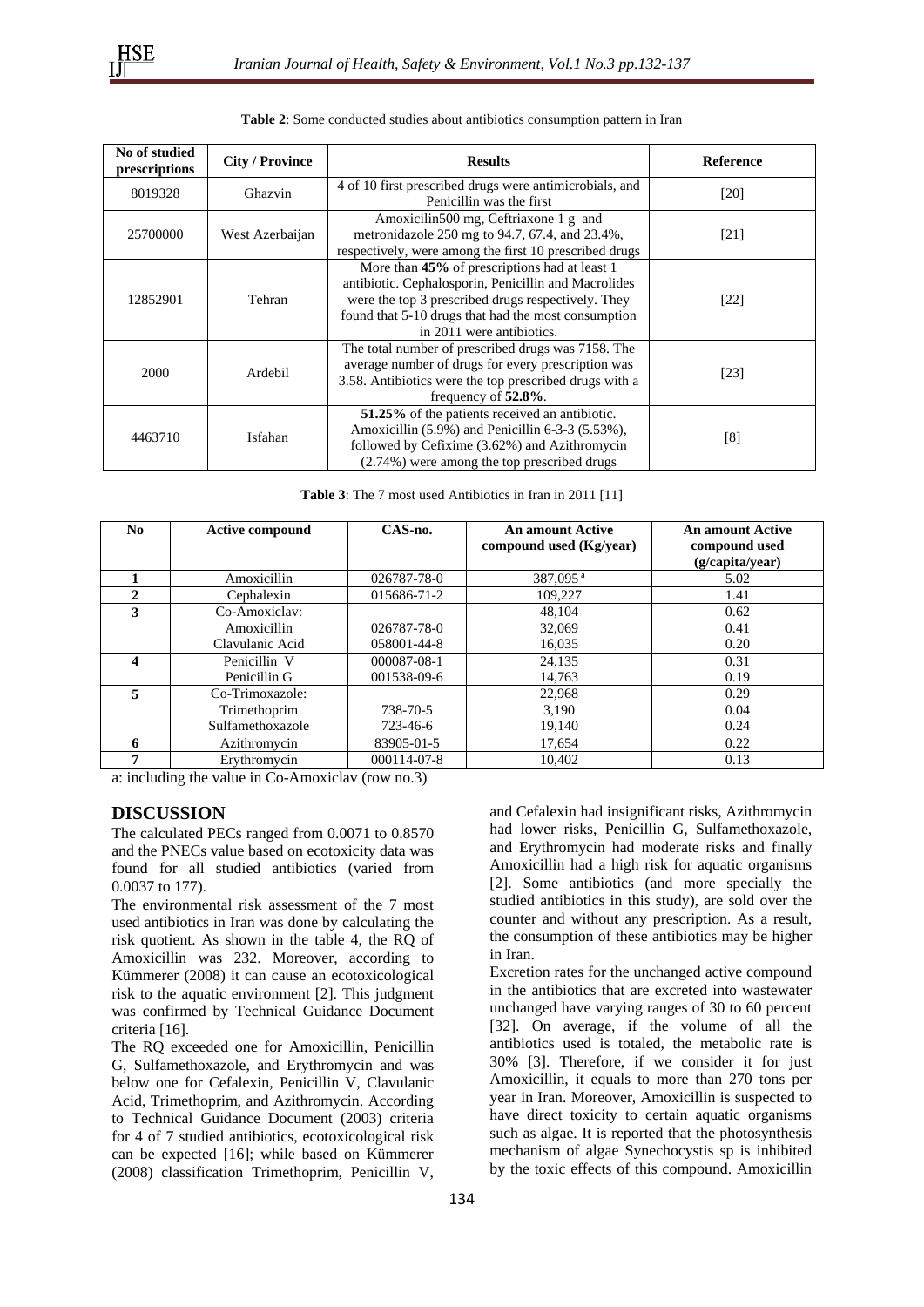accumulates within single organisms (i.e. Pathogenic bacteria) and increase its resistance leading to higher dosage needed or even its incapability to treat conventional diseases [33]. Our

results are only related to antibiotics consumed by humans. If we take the total antimicrobial use into account, the antibiotics that are released into the environment will be higher.

|                                              | <b>Toxicity</b>                                                                                                                                       |                                                                                                                                                                                                                                 |                                                                                                 |            |              |                        |  |
|----------------------------------------------|-------------------------------------------------------------------------------------------------------------------------------------------------------|---------------------------------------------------------------------------------------------------------------------------------------------------------------------------------------------------------------------------------|-------------------------------------------------------------------------------------------------|------------|--------------|------------------------|--|
| <b>Pharmaceutical</b>                        | <b>Test</b><br>organism                                                                                                                               | <b>Concentration</b>                                                                                                                                                                                                            | <b>References</b>                                                                               | <b>PEC</b> | <b>PNEC</b>  | $\mathbf{R}\mathbf{Q}$ |  |
| Amoxicillin                                  | Algae                                                                                                                                                 | EC 50, 0.0037<br>EC 50 0.1                                                                                                                                                                                                      | $[24]$<br>0.8570<br>$[25]$                                                                      |            | 0.0037       | 232                    |  |
| Cephalexin                                   | $\sim$                                                                                                                                                | 2.5                                                                                                                                                                                                                             | $[25]$                                                                                          | 0.2418     | 2.5          | 0.096                  |  |
| Co-Amoxiclav:                                | Algae                                                                                                                                                 | EC 50, 0.0037                                                                                                                                                                                                                   | $[24]$                                                                                          | 0.8570     | 0.0037       | 232                    |  |
| <b>Amoxicillin</b>                           |                                                                                                                                                       | EC 50 ,0.1                                                                                                                                                                                                                      | $[25]$<br>$[26]$                                                                                | 0.0355     | 13.3         | 0.0027                 |  |
| <b>Clavulanic Acid</b>                       |                                                                                                                                                       |                                                                                                                                                                                                                                 |                                                                                                 |            |              |                        |  |
| <b>Penicillin:</b>                           | Daphnia                                                                                                                                               | EC50, 177                                                                                                                                                                                                                       |                                                                                                 | 0.0534     |              |                        |  |
| <b>Penicillin V:</b><br><b>Penicillin G:</b> | <b>EC50</b><br>Algae                                                                                                                                  | EC50, 0.006                                                                                                                                                                                                                     | $[27]$<br>$[24]$                                                                                | 0.0327     | 177<br>0.006 | 0.00028<br>5           |  |
| Co-Trimoxazole:                              | Fish<br>Daphnia<br>Algae<br>Fish                                                                                                                      | LC50 ECOSAR, 798<br>LC50 ECOSAR, 4.5<br>EC50 ECOSAR, 2.6<br>EC50 ECOSAR, 795                                                                                                                                                    | Authors<br>Authors<br>Authors<br>[28]                                                           |            |              |                        |  |
| <b>Trimethoprim</b>                          | Daphnia<br>Daphnia<br>Algae<br>Bacteria                                                                                                               | EC50 ECOSAR, 121<br>EC50, 123<br>EC50 ECOSAR, 2.6<br>EC50 (15 min), 177                                                                                                                                                         | [29]<br>$[24]$<br>$[28]$<br>$[29]$                                                              | 0.0071     | 2.6          | 0.0038                 |  |
| <b>Sulfamethoxazole</b>                      | <b>DAPHNIA</b><br><b>DAPHNIA</b><br>ALGAE<br><b>FISH</b><br><b>FISH</b><br><b>DAPHNIA</b><br><b>BACTERIA</b><br><b>ALGAE</b><br>ALGAE<br><b>ALGAE</b> | EC50 ECOSAR 4.5<br>LC50 ECOSAR, 1.87<br>EC50 ECOSAR, 51<br>LC50 ECOSAR, 413<br>EC50 (96 h) 563<br>EC50 (48 h-mortality) $>100$<br>EC50 (15 min) 78.1<br>EC50 (96 h-growth) 0.15<br>EC50 (96 h-growth) 0.027<br>EC50 ECOSAR, 6.6 | [28]<br>Authors<br>$[28]$<br>Authors<br>$[29]$<br>$[30]$<br>$[29]$<br>$[30]$<br>[30]<br>Authors | 0.0424     | 0.027        | 1.48                   |  |
| Azithromycin                                 | Green Algae                                                                                                                                           | $EC50$ , 0.15 mg/L                                                                                                                                                                                                              | $[25]$                                                                                          | 0.0391     | 0.15         | 0.26                   |  |
| Erythromycin                                 | Fish<br>Fish<br>Daphnia<br>Algae<br>Invertebrates<br>Algae<br>Daphnia<br>Algae                                                                        | LC50 ECOSAR, 2.84<br>EC50 ECOSAR 61<br>EC50 ECOSAR 7.8<br>EC50 ECOSAR 4.3<br>EC50 15<br>EC50 0.02<br>LC50 ECOSAR, 3.8<br>EC50 ECOSAR, 2.5                                                                                       | Authors<br>$[28]$<br>[28]<br>[28]<br>$[31]$<br>$[31]$<br>Authors                                | 0.023      | 0.02         | 1.15                   |  |
|                                              |                                                                                                                                                       |                                                                                                                                                                                                                                 | Authors                                                                                         |            |              |                        |  |

|  |  | <b>Table 4:</b> Top 7 Antibiotics ecotoxicological test results and PNECs |  |  |
|--|--|---------------------------------------------------------------------------|--|--|
|--|--|---------------------------------------------------------------------------|--|--|

# **DISCUSSION**

The calculated PECs ranged from 0.0071 to 0.8570 and the PNECs value based on ecotoxicity data was found for all studied antibiotics (varied from 0.0037 to 177).

The environmental risk assessment of the 7 most used antibiotics in Iran was done by calculating the risk quotient. As shown in the table 4, the RQ of Amoxicillin was 232. Moreover, according to Kümmerer (2008) it can cause an ecotoxicological risk to the aquatic environment [2]. This judgment was confirmed by Technical Guidance Document criteria [16].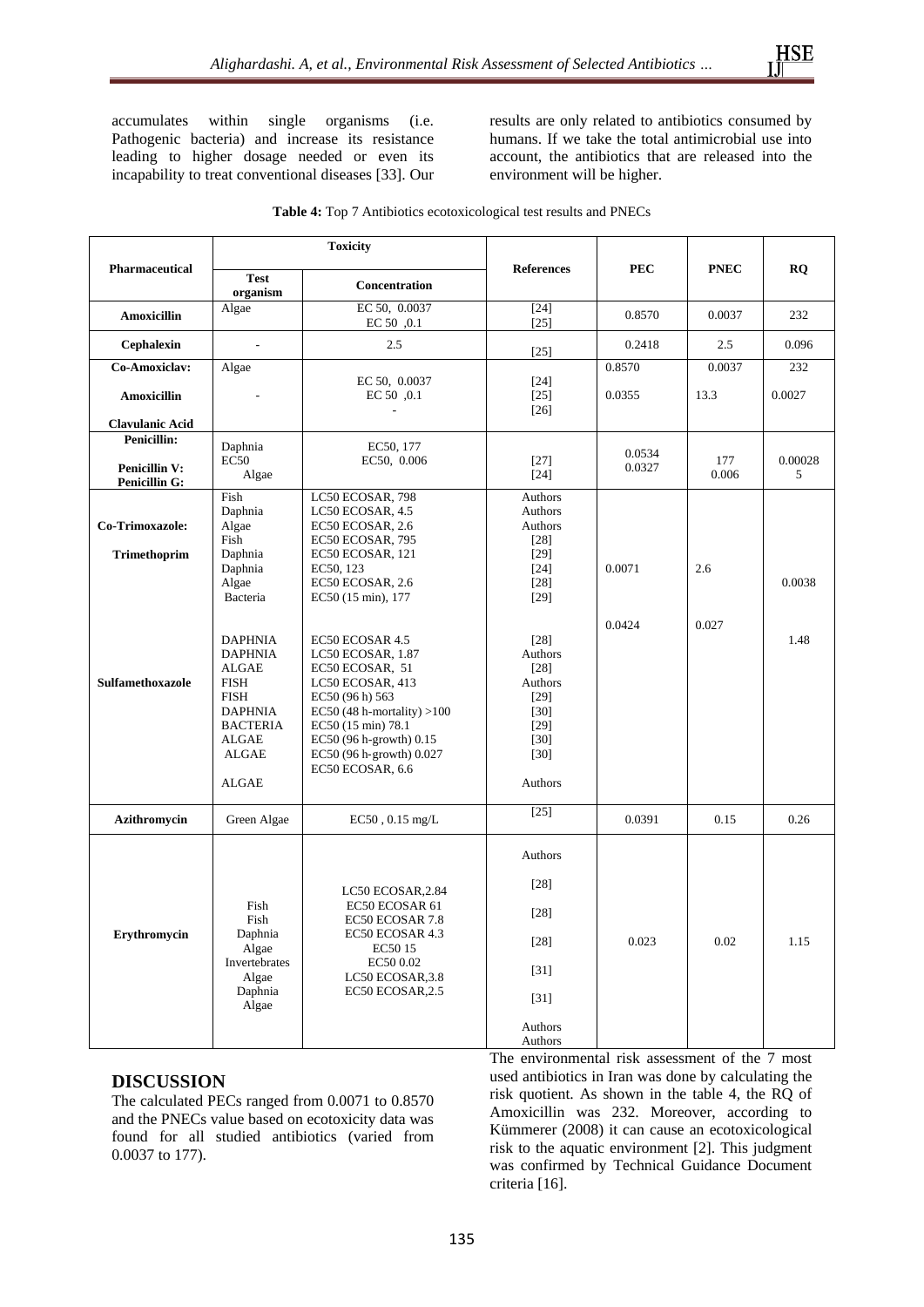The RQ exceeded one for Amoxicillin, Penicillin G, Sulfamethoxazole, and Erythromycin and was below one for Cefalexin, Penicillin V, Clavulanic Acid, Trimethoprim, and Azithromycin. According to Technical Guidance Document (2003) criteria for 4 of 7 studied antibiotics, ecotoxicological risk can be expected [16]; while based on Kümmerer (2008) classification Trimethoprim, Penicillin V, and Cefalexin had insignificant risks, Azithromycin had lower risks, Penicillin G, Sulfamethoxazole, and Erythromycin had moderate risks and finally Amoxicillin had a high risk for aquatic organisms [2]. Some antibiotics (and more specially the studied antibiotics in this study), are sold over the counter and without any prescription. As a result, the consumption of these antibiotics may be higher in Iran.

Excretion rates for the unchanged active compound in the antibiotics that are excreted into wastewater unchanged have varying ranges of 30 to 60 percent [32]. On average, if the volume of all the antibiotics used is totaled, the metabolic rate is 30% [3]. Therefore, if we consider it for just Amoxicillin, it equals to more than 270 tons per year in Iran. Moreover, Amoxicillin is suspected to have direct toxicity to certain aquatic organisms such as algae. It is reported that the photosynthesis mechanism of algae Synechocystis sp is inhibited by the toxic effects of this compound. Amoxicillin accumulates within single organisms (i.e. Pathogenic bacteria) and increase its resistance leading to higher dosage needed or even its incapability to treat conventional diseases [33]. Our results are only related to antibiotics consumed by humans. If we take the total antimicrobial use into account, the antibiotics that are released into the environment will be higher.

## **CONCLUSION**

Finally, according to present study the antibiotics roll in the environmental toxicity is considerably so, with respect to the emergence of microbial resistance, it is important to begin monitoring the most frequently used antibiotics, especially those who have higher environmental risk, such as Amoxicillin. Using labels such as "harmful to the environment" could be useful. Moreover, public education and restrictions for the sale of drugs without prescription could be effective.

## **RERENCES**

[1] Aga D S. Fate of pharmaceuticals in the environment and in water treatment systems, Taylor & Francis Group, USA (2008).

[2] Kümmerer K. Pharmaceuticals in the Environment, Sources, Fate, Effects and Risks, Springer- Verlag Berlin Heidelberg, Germany (2008).

[3] Kümmerer K. Antibiotics in the aquatic environment – A review – Part I, Chemosphere, 2009 ; 75(4) ,417–34

[4] Kim S, Aga D. potential Ecological and human health impacts of antibiotics and antibiotic, Resistance Bactereria ftom wastewater treatment plants, journal of toxicology and Environment health, Part B: 2007, 10(8): 559–73.

[5] Beat I, Escher R B, Mirjam K T, Judif L, Christa S. Mc Ardell. Environmental toxicology and risk assessment of pharmaceutical from hospital wastewater, water research; 2011; 45  $(1)$ , 75-92

[6] Cha JM, Yang S, Carlson KH. Trace determination of β-lactam antibiotics in surface water and urban wastewater using liquid chromatography combined with electrospray tandem mass spectrometry, J. Chromatogr. A; 2006; 1115 (1-2) :46–57.

[7] Jelic ´A. Occurrence and Elimination of Pharmaceuticals During Conventional Wastewater Treatment, Springer-Verlag Berlin Heidelberg hand book of environmenta chemisty ; 2012, 19: 1–24

[8] Safaeian L, [Mahdanian](http://www.ncbi.nlm.nih.gov/pubmed/?term=Mahdanian%20AR%5Bauth%5D) A R . [Hashemi](http://www.ncbi.nlm.nih.gov/pubmed/?term=Hashemi-Fesharaki%20M%5Bauth%5D)  [Fesharaki M](http://www.ncbi.nlm.nih.gov/pubmed/?term=Hashemi-Fesharaki%20M%5Bauth%5D) ,General Physicians and Prescribing Pattern in Isfahan, Iran, Oman Med J, 2011; 26(3): 205–206.

[9] National water and wastewater engineering Co. URL:http://www.nww.ir/ShowPage.aspx?page\_=fo rm&order=show&lang=2&sub=0&PageId=1189& codeV=1&tempname=Eng"

[10] EU. Assessment of potential risks to the environment posed by medicinal products for human use, excluding products containing live genetically modified organisms, EU Ad Hoc Working Party, III/5504/94 Draft 4.EMEA, London, 2006

[11] MOHME, URL

:[\(http://fdo.behdasht.gov.ir/index.aspx?siteid=114](http://fdo.behdasht.gov.ir/index.aspx?siteid=114&pageid=23673) [&pageid=23673\)](http://fdo.behdasht.gov.ir/index.aspx?siteid=114&pageid=23673), 2011

[12] Straub JO. Environmental risk assessment for new human pharmaceuticals in the European Union according to the draft guideline/discussion paper of January 2001, Toxicology Letters; 2002:135(3) 231–37

[13] Evngelia I, Athanasios S, Stasinasios S, Stasinakis, Nikolaos S, Thomaidis. Estimation of potential environmental risk associated with human use antibiotic consumption in two region of Greece, Proceeding of 12th International Conference on Environmental Sience and Technology Rhodes, Greece, 8-10 September; 2011 [14] Statistical center of Iran, URL: [\(http://www.amar.org.ir/Portals/1/Iran/census-](http://www.amar.org.ir/Portals/1/Iran/census-2.pdf) $2.pdf$